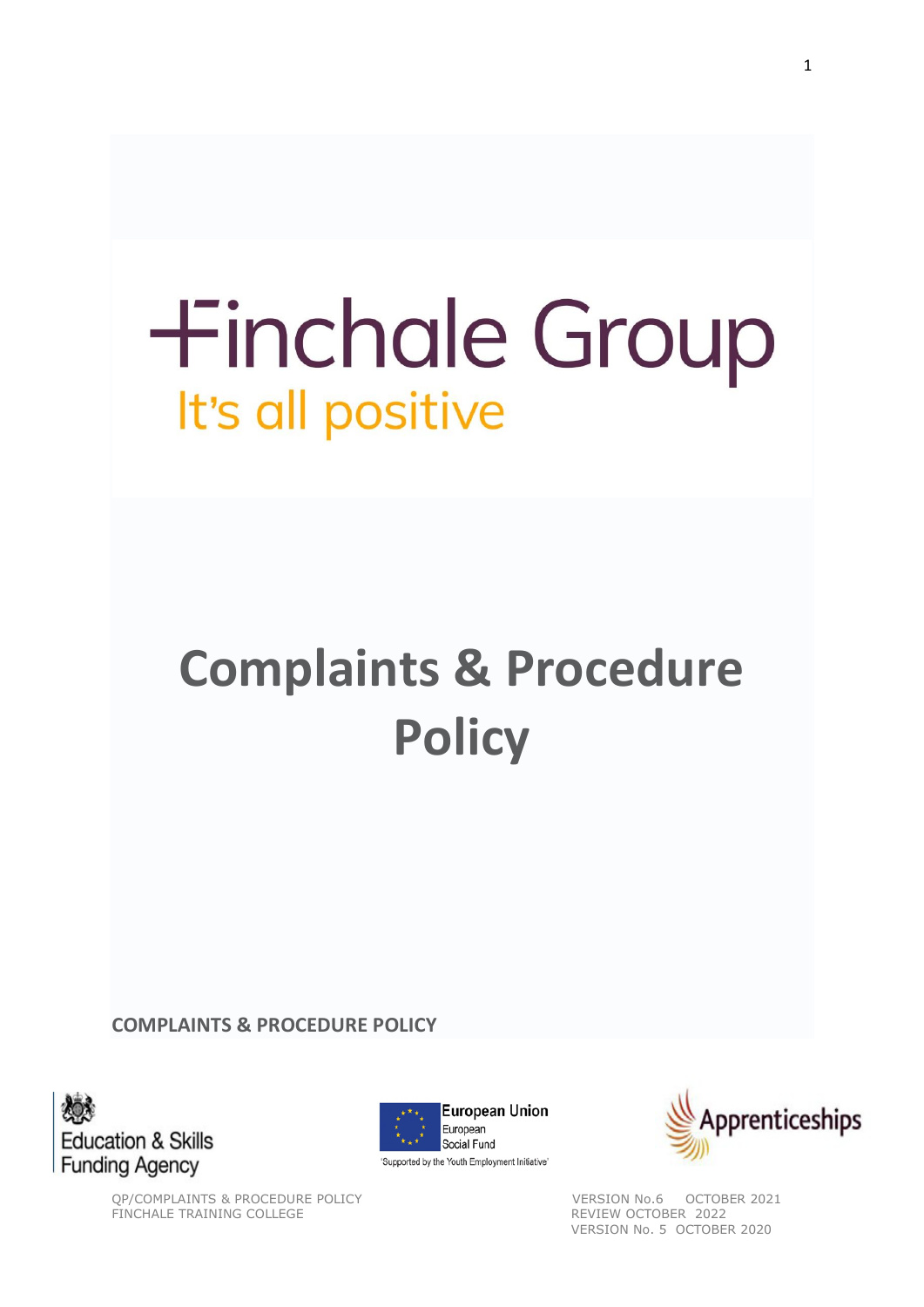### **Contents**

|                                                       | 3 |
|-------------------------------------------------------|---|
|                                                       | 3 |
|                                                       | 3 |
|                                                       | 3 |
|                                                       | 4 |
|                                                       | 4 |
|                                                       | 5 |
| Complaints Procedure of The Finchale Training College | 5 |
|                                                       | 6 |
|                                                       | 6 |
|                                                       |   |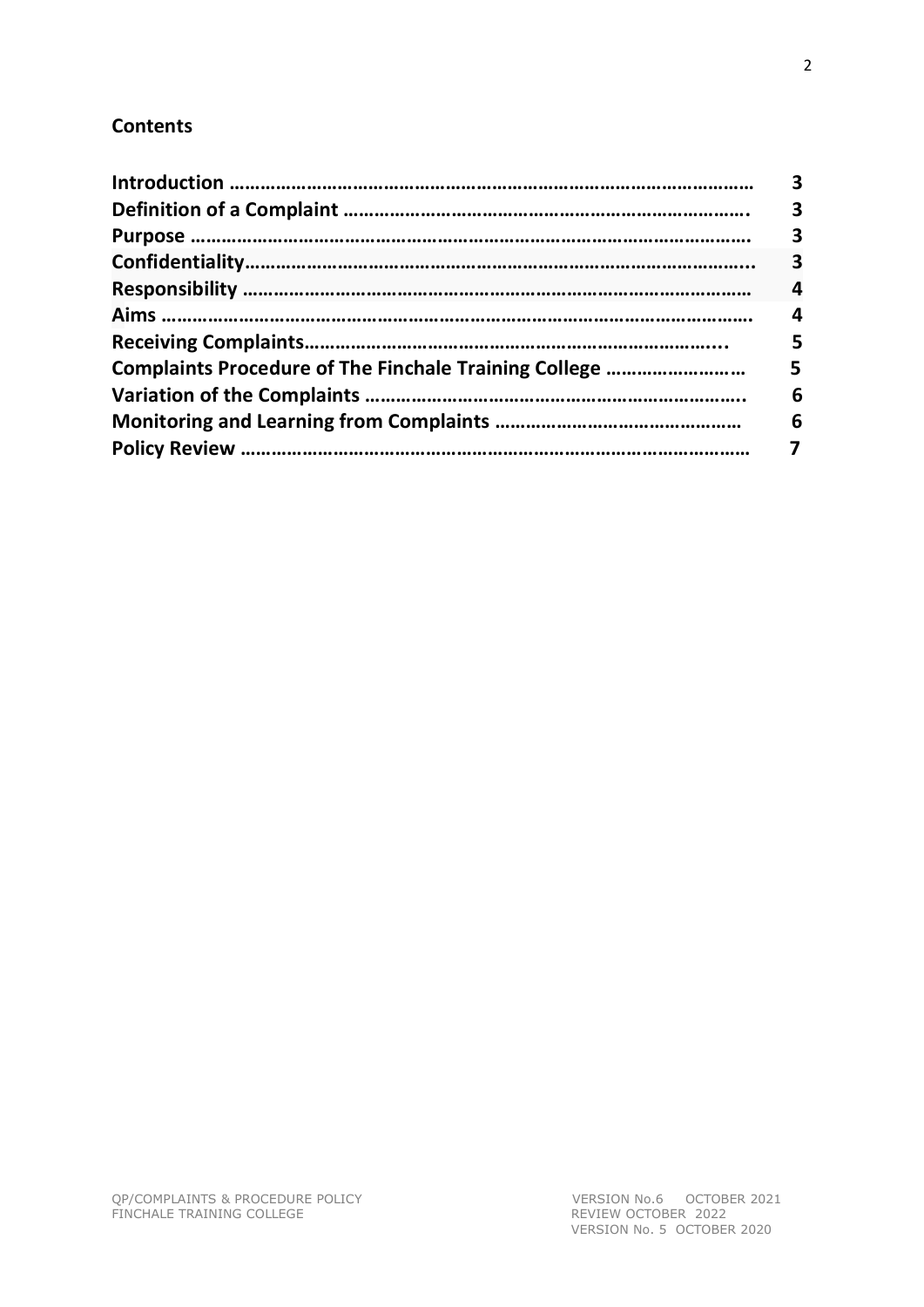#### **Complaints Policy and Procedure**

#### **Introduction**

Finchale Training College views complaints as an opportunity to learn and improve for the future, as well as a chance to put things right for the person (or organisation) that has made the complaint.

Our policy is:

- To provide a fair complaints procedure which is clear and easy to use for anyone wishing to make a complaint
- To publicise the existence of our complaints procedure so that people know how to contact us to make a complaint
- To make sure everyone at The Finchale Training College knows what to do if a complaint is received
- To make sure all complaints are investigated fairly and in a timely way
- To make sure that complaints are, wherever possible, resolved and that relationships are repaired
- To gather information which helps us to improve what we do

#### **Definition of a Complaint**

Finchale Training College defines a complaint as 'any expression of dissatisfaction (with a member of staff or trustee of Finchale Training College), encompassing all aspects of our work and conduct as we work to achieve our aims.

Complaints may come from any individual, volunteer or organisation who has a legitimate interest in Finchale Training College, including the public if something is perceived to be improper. A compliant can be received verbally, by phone, by email or in writing. This policy does not cover complaints from staff, who should refer to Finchale Training College Internal Complaints and Grievance on such matters

#### **Purpose**

The complaints procedure is intended to ensure that all complaints are handled fairly, consistently, and wherever possible resolved to the complainant's satisfaction.

#### **Confidentiality**

All complaint information will be handled sensitively, telling only those who need to know and following any relevant data protection requirements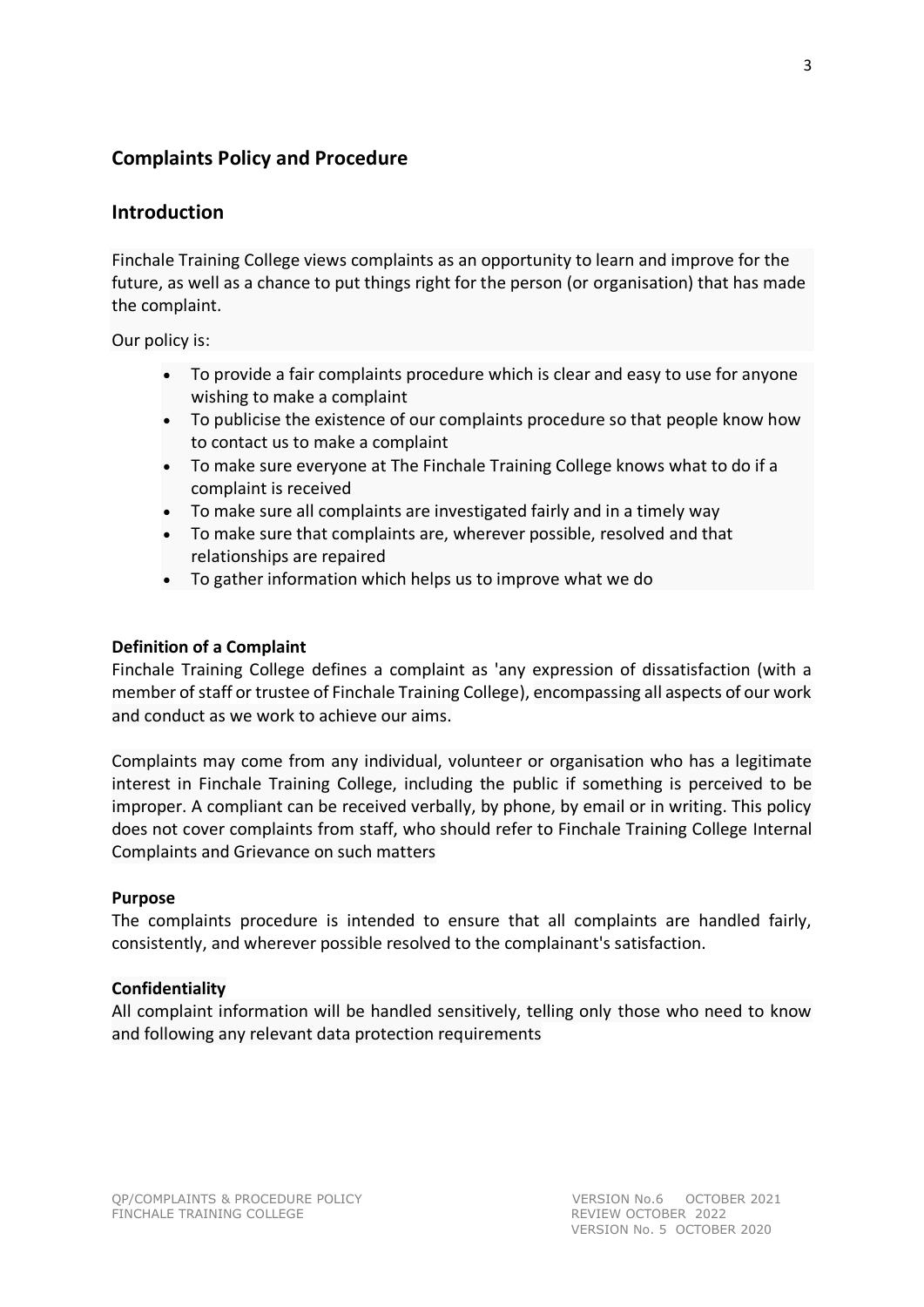#### **Responsibility**

Overall responsibility for this policy and its implementation lies with the board of trustees of Finchale Training College

#### **Finchale Training College's responsibility will be to:**

- acknowledge the formal complaint in writing.
- respond within a stated period.
- deal reasonably and sensitively with the complaint.
- act where appropriate.

#### **A complainant's responsibility is to:**

- bring their complaint, in writing, to Finchale Training College attention normally within 2 weeks of the issue arising.
- raise concerns promptly and directly with a member of staff at Finchale Training College.
- explain the problem as clearly and as fully as possible, including any action taken to date.
- allow Finchale Training College a reasonable time to deal with the matter.
- recognise that some circumstances may be beyond Finchale Training College's control.

#### **Aims**

#### **We aim to ensure that:**

- making a complaint is as easy as possible.
- we treat a complaint as a clear expression of dissatisfaction with our service which calls for an immediate response.
- we deal with it promptly, politely and, when appropriate, confidentially.
- we respond in the right way for example, with an explanation, or an apology where we have got things wrong, or information on any action taken etc.
- we learn from complaints, use them to improve our service, and review annually our complaints policy and procedures.

We recognise that many concerns will be raised informally and dealt with quickly.

#### **Our aims are to:**

- resolve informal concerns quickly.
- keep matters low-key.
- enable mediation between the complainant and the individual to whom the complaint has been referred.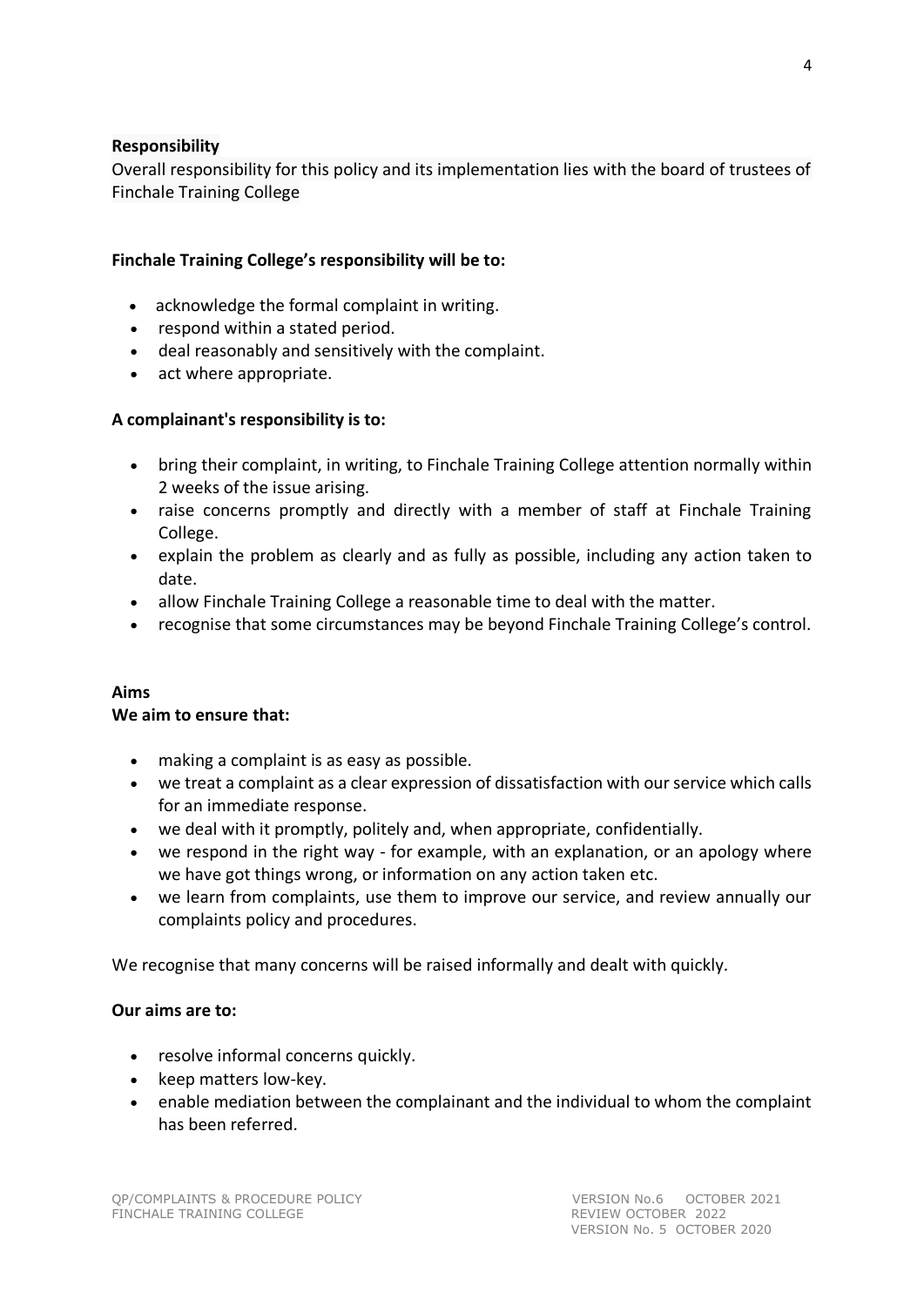An informal approach is appropriate when it can be achieved but if concerns cannot be satisfactorily resolved informally, then the formal complaints procedure should be followed.

#### **Receiving Complaints**

Complaints may arrive through channels publicised for that purpose or through any other contact details or opportunities the complainant may have, such as social media. Complaints received by telephone or in person need to be recorded. The person who receives a phone or in person complaint should:

- Write down the facts of the complaint
- Take the complainant's name, address, and telephone number
- Note down the relationship of the complainant to The Finchale Training College e.g., donor, volunteer, sponsor
- Tell the complainant that we have a complaints procedure
- Tell the complainant what will happen next and how long it will take
- Where appropriate, ask the complainant to send a written account by post or by email so that the complaint is recorded in the complainant's own words

#### **Complaints Procedure of Finchale Training College**

#### **Stage 1**

In many cases, a complaint is best resolved by the person responsible for the issue being complained about. If the complaint has been received by that person, they may be able to resolve it swiftly and should do so if possible and appropriate.

Complaints to be addressed to **Alison Tate Performance and Governance Manager**, The Finchale Training College, Richard Annand VC House, Unit 18 Mandale Park, Belmont Industrial Estate, Durham, DH1 1TH. **[alison.tate@finchalegroup.co.uk](mailto:alison.tate@finchalegroup.co.uk)**

Complaints letters or emails sent should set out the details of your complaint, the consequences for you as a result, and the remedy you are seeking.

On receiving the complaint, the Performance and Governance Manager records it in the complaints Logbook. If it has not already been resolved, they delegate an appropriate person to investigate it and to take appropriate action. If the complaint relates to a specific person, they should be informed and given a fair opportunity to respond. Complaints should be acknowledged by the person handling the complaint within five working days. The acknowledgement should say who is dealing with the complaint and when the person complaining can expect a reply. A copy of this complaints procedure should be attached. Ideally complainants should receive a definitive reply within a month. If this is not possible because for example, an investigation has not been fully completed, a progress report should be sent with an indication of when a full reply will be given. Whether the complaint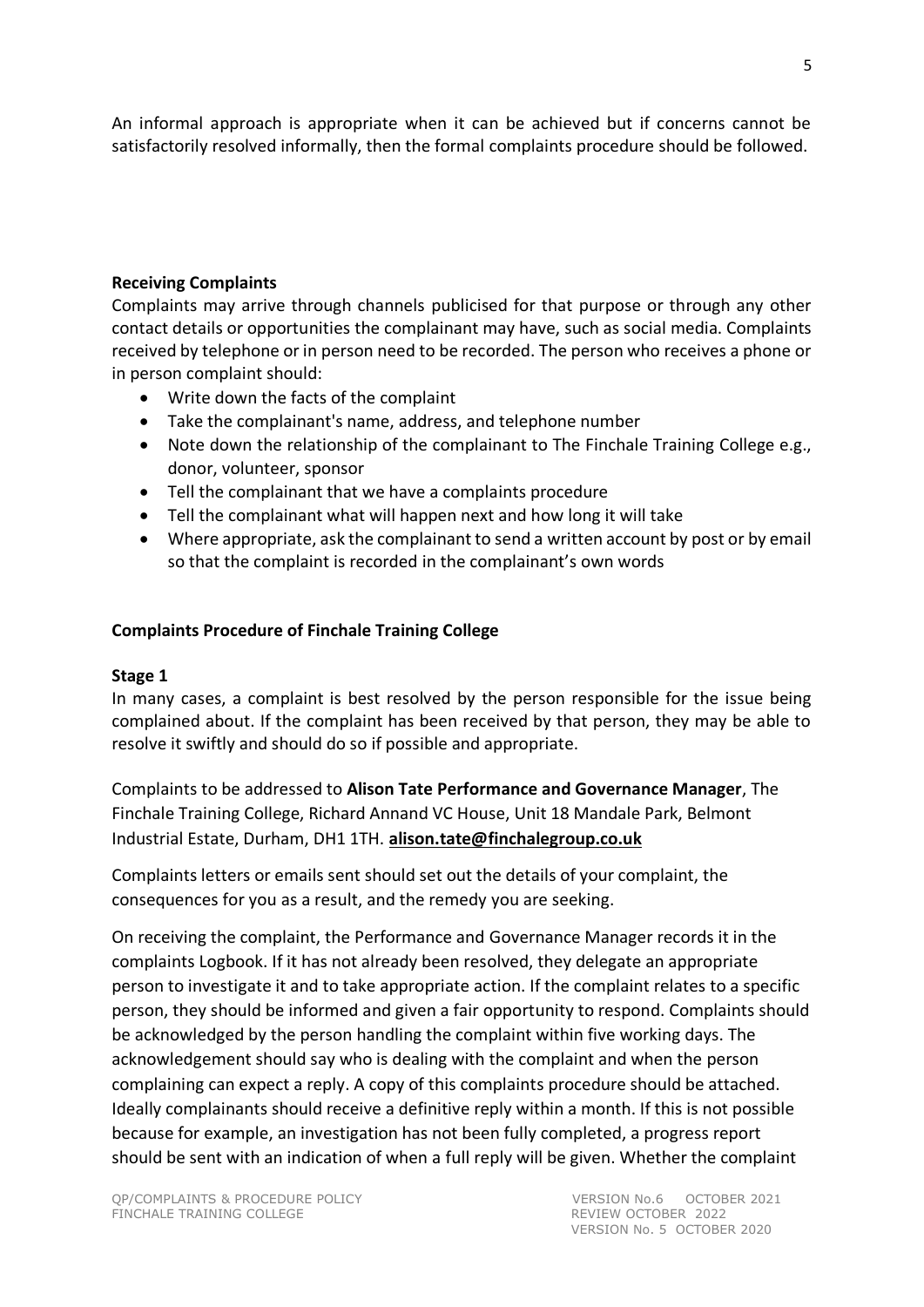is justified or not, the reply to the complainant should describe the action taken to investigate the complaint, the conclusions from the investigation, and any action taken as a result of the complaint.

#### **Stage 2**

If the complainant feels that the problem has not been satisfactorily resolved at Stage One, they can request that the complaint is reviewed at Board level. At this stage, the complaint will be passed to the Board of Trustees. The request for Board level review should be acknowledged within five working days of receiving it. The acknowledgement should say who will deal with the case and when the complainant can expect a reply

The Board of Trustees may investigate the facts of the case themselves or delegate a suitably senior person to do so. This may involve reviewing the paperwork of the case and speaking with the person who dealt with the complaint at Stage One. The person who dealt with the original complaint at Stage One should be kept informed of what is happening. If the complaint relates to a specific person, they should be informed and given a further opportunity to respond. Ideally complainants should receive a definitive reply within a month. If this is not possible because for example, an investigation has not been fully completed, a progress report should be sent with an indication of when a full reply will be given. Whether the complaint is upheld or not, the reply to the complainant should describe the action taken to investigate the complaint, the conclusions from the investigation, and any action taken as a result of the complaint. The decision taken at this stage is final, unless the Board decides it is appropriate to seek external assistance with resolution.

#### **External Stage**

As Finchale Training College is an England & Wales Registered Charity, a complaint to the Charity Commission can be made at any stage. Information can be found at [www.gov.uk/complain-about-charity](http://www.gov.uk/complain-about-charity)

#### **Variation of the Complaints Procedure**

The Board may vary the procedure for good reason. This may be necessary to avoid a conflict of interest, for example, a complaint about a Chair or trustee should not also have the Chair and/or trustee involved as a person leading a Stage Two review.

#### **Monitoring and Learning from Complaints**

Complaints are reviewed annually to identify any trends which may indicate a need to take further action.